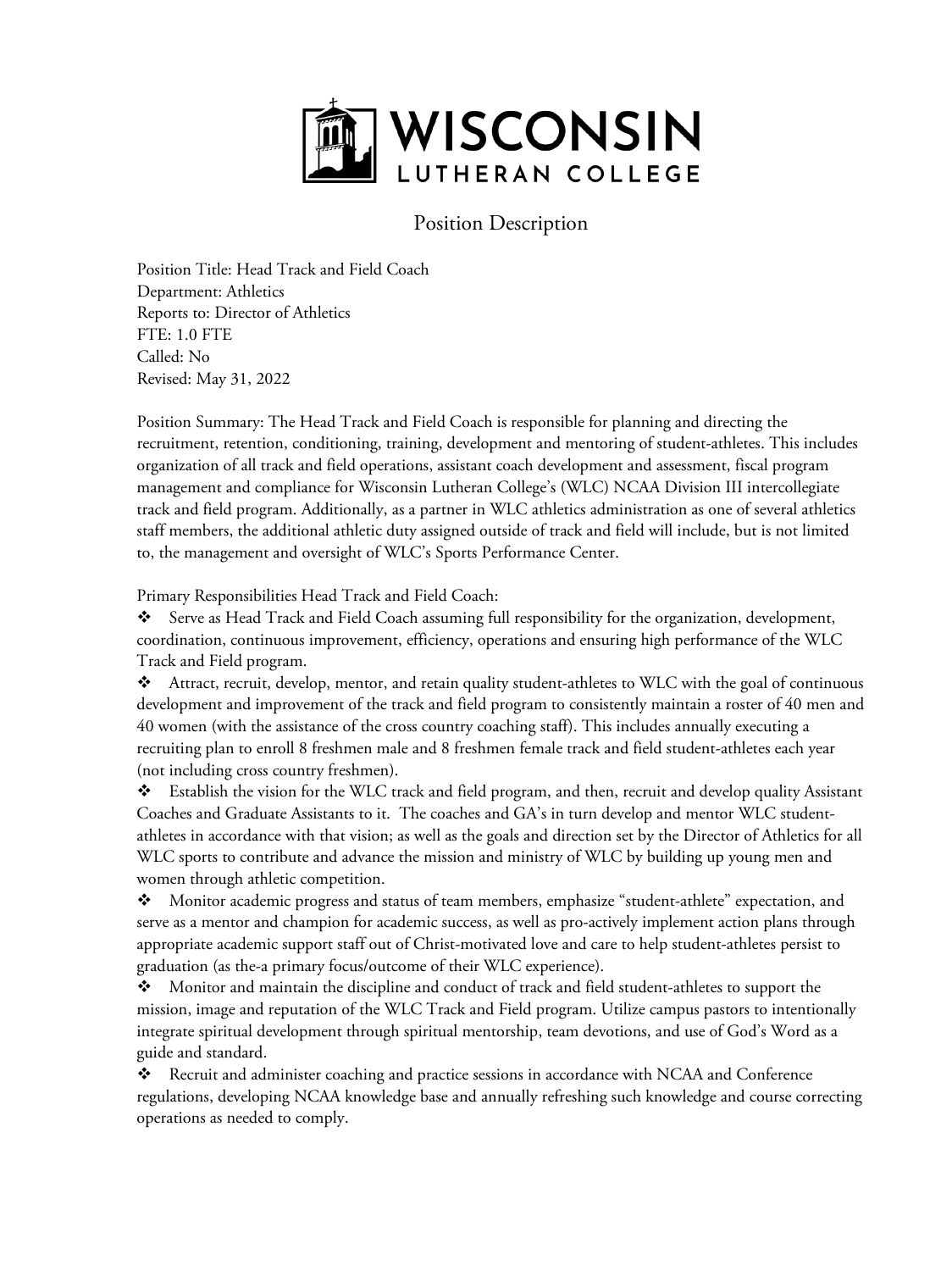$\bullet$  Promote the Catalyst Track and Field facility by actively pursuing event hosting opportunities. These events should include, but not be limited too, grade school track invitational meets, LIT High School meets, WIAA Regional and Sectional meets, WLC hosted invitational meets, The NACC Championships, and other significant track opportunities.

Utilize expertise in coaching and developing student-athletes in track and field fundamentals and skills.

 $\bullet$  Oversee the strength and conditioning as well as academic eligibility for track and field student-athletes.

 Teach Coaching of Track and Field (PED course) providing students with foundations of track and field theory and information necessary for the successful coaching of track and field as well as skill analysis, drill development, tactics, strategies, and other coaching techniques.

 Manage all operational, fiscal, budgeting, compliance, and administrative activities for the track and field program.

 Promote and support branding of the WLC Track and Field program and WLC's profile as a distinctive Christian college experience through recruiting, community outreach, public speaking, fundraising, and camps.

 Ensure all Track and Field student-athletes and coaches adhere to all NCAA, Conference, and College rules and regulations.

 Collaborate with Enrollment/Admissions, the Dean of Student Success, Student Life and Campus Ministry to support achievement of enrollment and retention goals.

Primary Responsibilities as the Staff Member in the Department of Athletics to include the management and oversight of the WLC's Sports Performance Center (SPC):

Oversee the operation of the SPC, including maintenance and cleaning oversight.

 $\bullet\bullet\quad$  Hire a student employee to monitor the SPC during the time that the SPC is open for the general student population.

Assist in programming the SPC for student athlete and team use.

## REQUIREMENTS

Education and Experience:

 Bachelor's degree required, with the ability to articulate the life changing impact of a Christian college's athletic program and learning community. Master's degree preferred.

 $\triangleright$  Minimum of three (3) years of coaching experience at the college level or similar high level track & field coaching experience with demonstrated success required.

 $\triangleright$  Coaching experience within a Christian private college and/or Christian ministry environment is preferred.

Knowledge, Skills, and Abilities:

- Goal driven with healthy competitiveness, solution-oriented and work ethic to execute and deliver.
- $\bullet$  Must have high energy and maintain a positive attitude both mentally and spiritually.

 Comfort with and/or demonstrated experience in Christian mentorship of young men and women with goal of their spiritual growth based on and using God's Word both in planned occasions and as the situation presents.

Demonstrated strength in integrity, interpersonal communication, and organization skills.